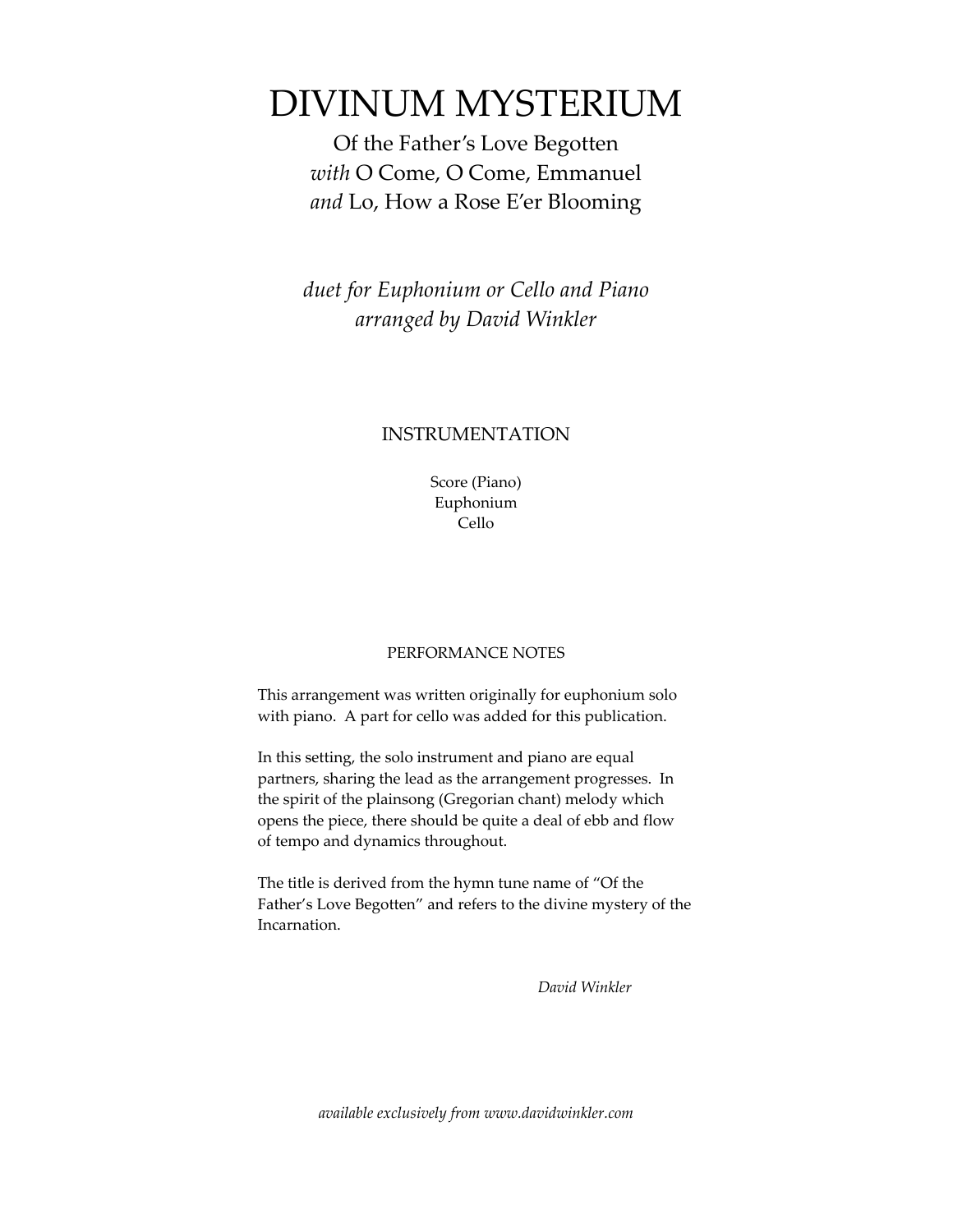*for Don Palmire*

# **Divinum Mysterium**

**Of the Father's Love Begotten** *with* 

**O Come, O Come, Emmanuel** *and* **Lo, How a Rose E'er Blooming**

### *duet for Euphonium or Cello and Piano arranged by a rranged by a rranged by a rranged by a rranged by a real mass of the street of the street of the street of the street of the street of the street of the street of the*

*David Winkler*





Arrangement © Copyright 2010 David S. Winkler (ASCAP). Available exclusively from *www.davidwinkler.com*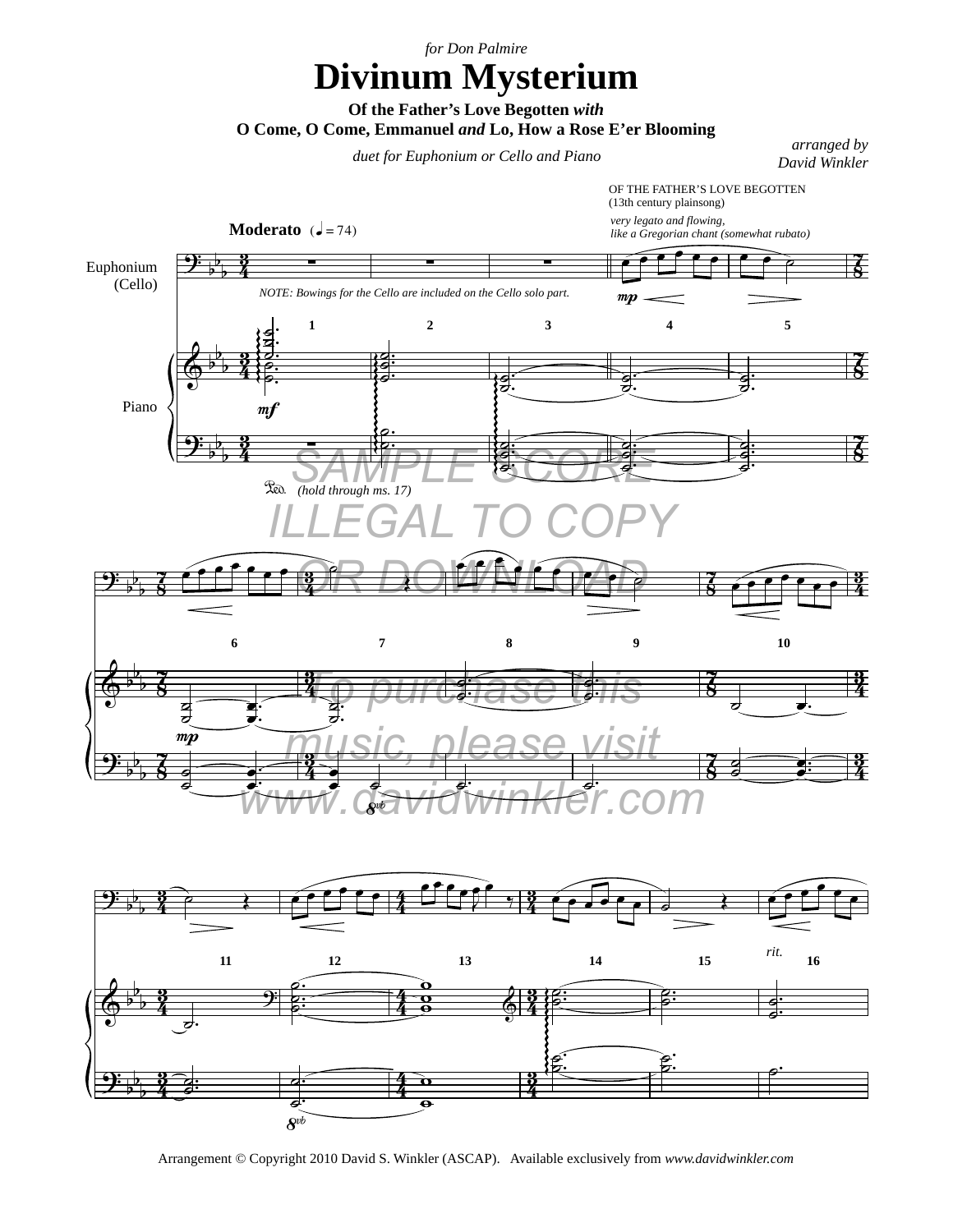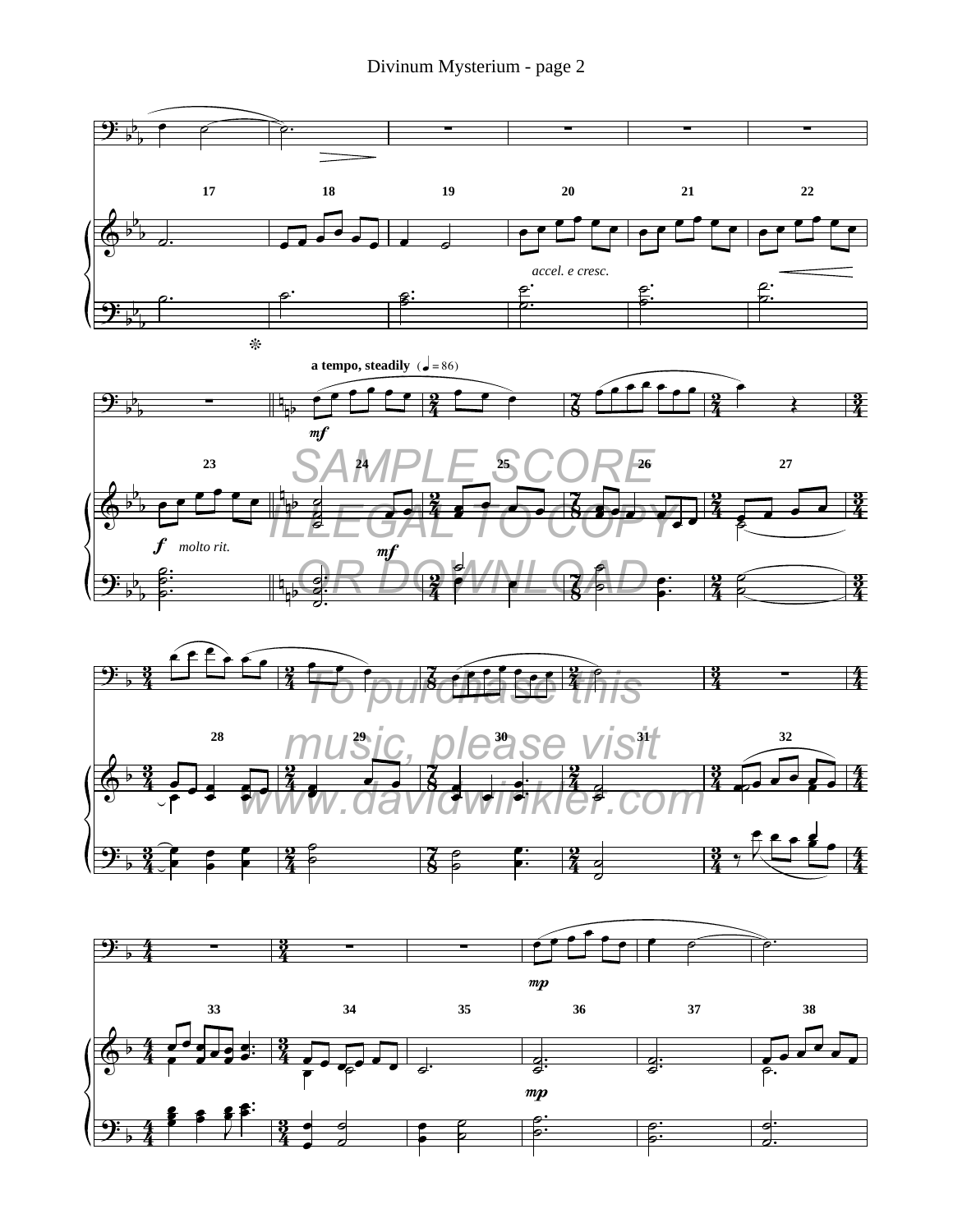Divinum Mysterium - page 3



 $\overline{e}$  $\frac{2}{5}$  $\boldsymbol{\Omega}$  $\overline{\bullet}$  $\gamma$ <u>խ</u>∤.  $\Box$  $y \, \searrow$ ˙.  $\frac{Q}{\frac{1}{2}Q}$  $\frac{\partial}{\partial t}$ ˙.  $\frac{y}{x}$  $\overline{b}$  $\frac{1}{\frac{1}{x} + \frac{1}{x}}$ 

<u>.</u>

b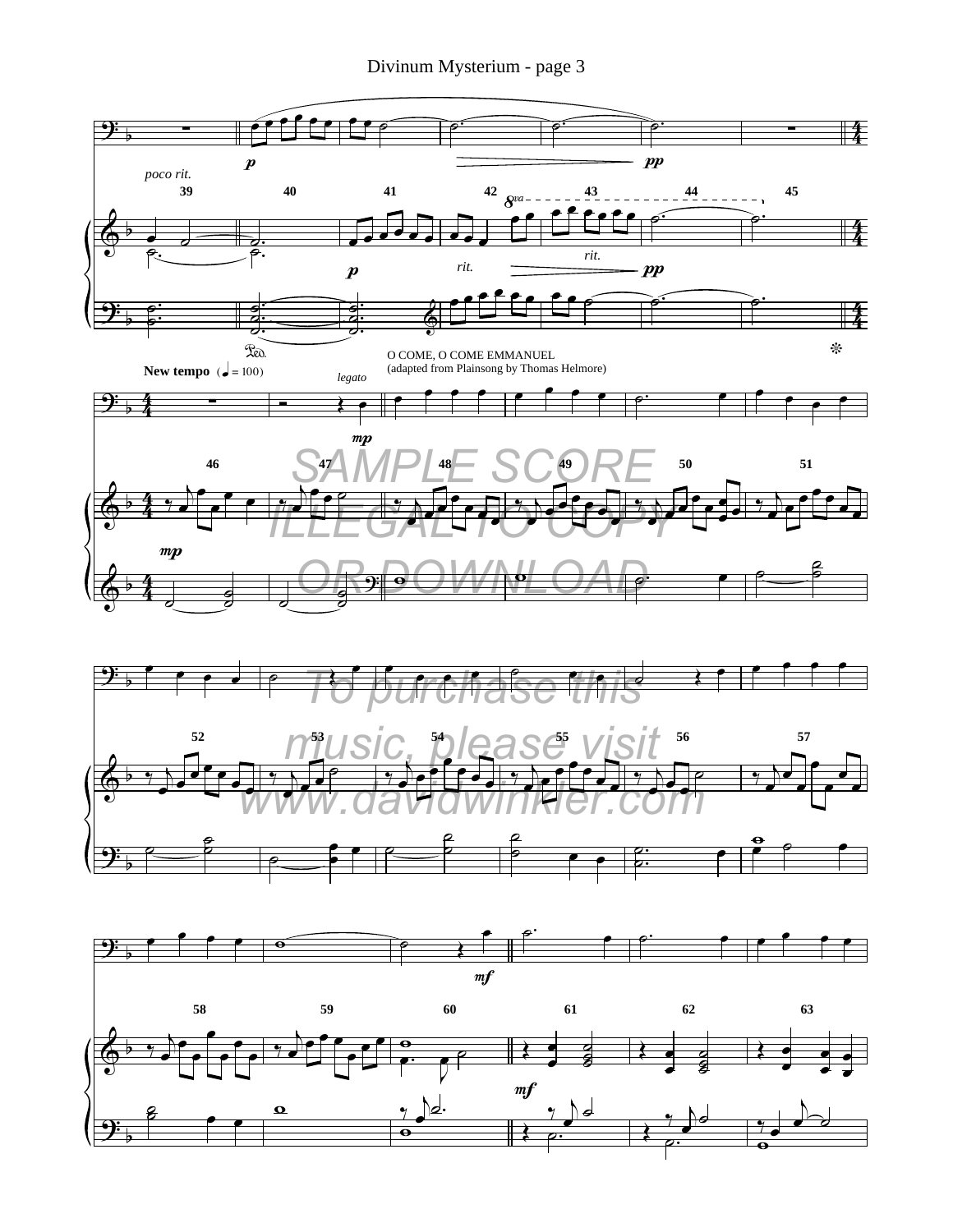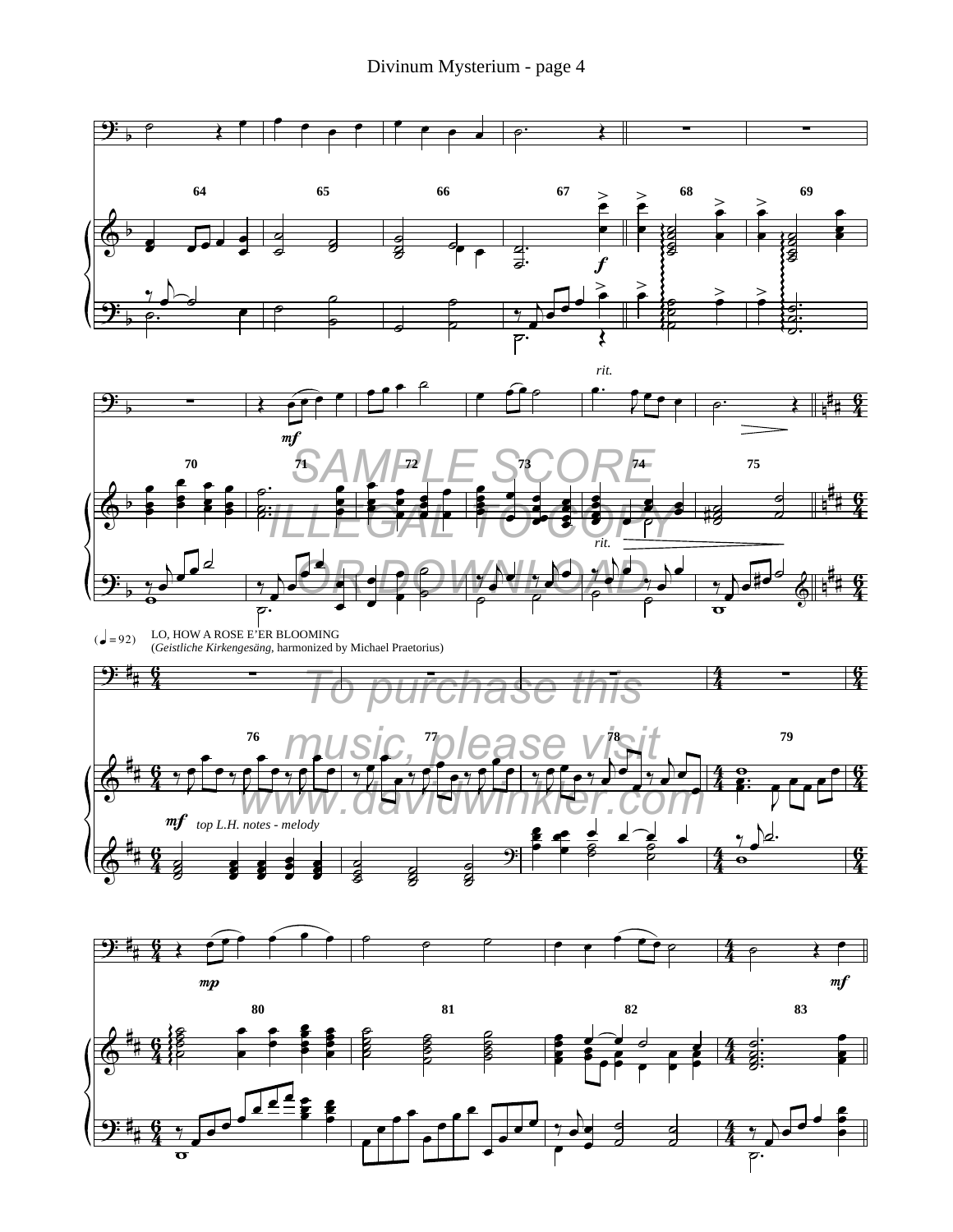Divinum Mysterium - page 5